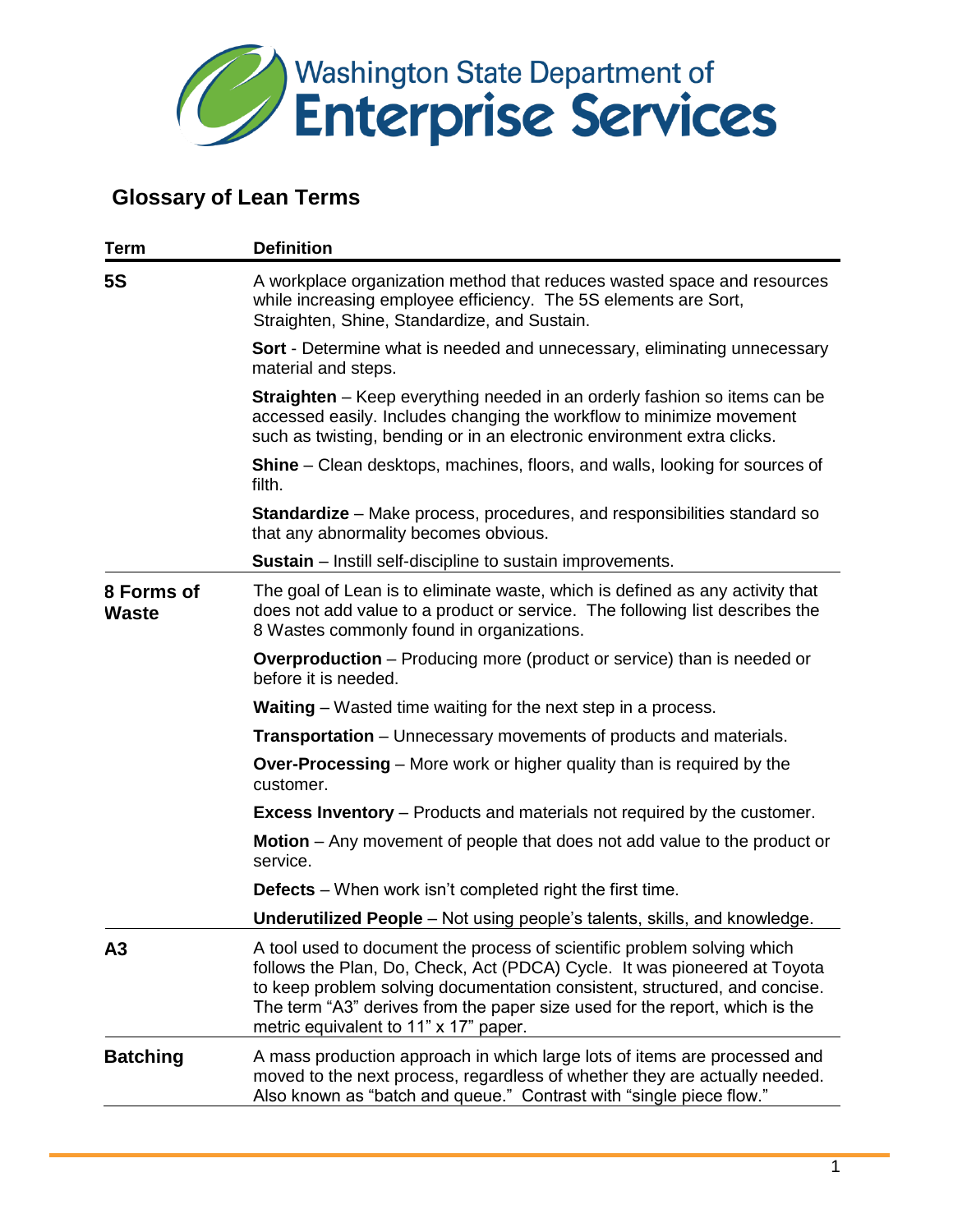| <b>Term</b>                          | <b>Definition</b>                                                                                                                                                                                                                                                                                                                                                                                                                                                                                                                                                                                                                                            |
|--------------------------------------|--------------------------------------------------------------------------------------------------------------------------------------------------------------------------------------------------------------------------------------------------------------------------------------------------------------------------------------------------------------------------------------------------------------------------------------------------------------------------------------------------------------------------------------------------------------------------------------------------------------------------------------------------------------|
| <b>Enterprise</b><br><b>Planning</b> | An approach to identify and track the success of the fundamental work of<br>the agency. It is based on Lean thinking, focusing on processes in the<br>agency's value stream and the outcomes of those processes. These cut<br>across organizational silos to show the interdependencies and<br>collaborations needed to continuously improve. Measures help to identify<br>improvement opportunities as well as opportunities for new initiatives and<br>strategic growth. Enterprise Planning requires high levels of employee<br>involvement and results in every employee understanding how their daily<br>work contributes to agency goals and outcomes. |
|                                      | Agency Strategy Map <sup>*</sup> $-$ A single page illustration that shows the routine<br>work that must be managed for the agency to achieve its mission, vision,<br>and key goals. The map also captures the outcome measures and process<br>measures used by the agency to gauge how well the core processes are<br>being managed and how capable they are of meeting the strategic desires<br>of the agency. Measures are used to either identify opportunities for<br>improvement and collaborative problem solving, or to identify strengths and<br>opportunities for new objectives, targets or services.                                             |
|                                      | <b>Program Strategy Map<sup><math>*</math></sup> – A single page illustration that shows the routine</b><br>work that must be managed for a program to achieve its purpose. The map<br>also captures the outcome measures and process measures used by the<br>program to gauge how well the core processes are being managed and how<br>capable they are of meeting the strategic desires of the program. The<br>primary purpose of program measures for managers and teams to make<br>data driven decisions for managing and improving their work.                                                                                                          |
|                                      | *Strategy Maps were developed for the unit, program, division, and<br>agency (listed from smallest to largest entity).                                                                                                                                                                                                                                                                                                                                                                                                                                                                                                                                       |
|                                      | <b>Core Process</b> – A set of routine activities that must be done well in order to<br>deliver value to customers and attain desired outcome measures.                                                                                                                                                                                                                                                                                                                                                                                                                                                                                                      |
|                                      | <b>Operating Process</b> – The routine core processes that create, produce, and<br>deliver the primary services and/or products to customers.                                                                                                                                                                                                                                                                                                                                                                                                                                                                                                                |
|                                      | <b>Supporting Process</b> – The routine core processes that are essential to<br>enabling the operating processes to function.                                                                                                                                                                                                                                                                                                                                                                                                                                                                                                                                |
|                                      | <b>Purpose Statement</b> $- A$ sentence describing the reason a program or unit<br>exists.                                                                                                                                                                                                                                                                                                                                                                                                                                                                                                                                                                   |
|                                      | <b>Process Measure</b> – Quantifiable indicators of how effectively a core<br>process is functioning, in the areas of cost, quality and time. Process<br>measures answer the question: What will show us that we are doing the<br>routine work well?                                                                                                                                                                                                                                                                                                                                                                                                         |
|                                      | Program Hypothesis - A statement of the belief that members of a unit or<br>program hold about their work and the impact it will have. The hypothesis is<br>structured as an "Ifthen" statement. For example: "If we do our core<br>processes well, then we will achieve our stated outcomes." Program<br>measures provide data to verify the team's hypothesis.                                                                                                                                                                                                                                                                                             |
|                                      | <b>Outcome</b> – An observable result or change in performance that derives<br>from the effective performance of core processes.                                                                                                                                                                                                                                                                                                                                                                                                                                                                                                                             |
|                                      | Outcome Measure - Quantifiable indicator of overall performance that<br>answers the question: How will we gauge progress toward our key goals?                                                                                                                                                                                                                                                                                                                                                                                                                                                                                                               |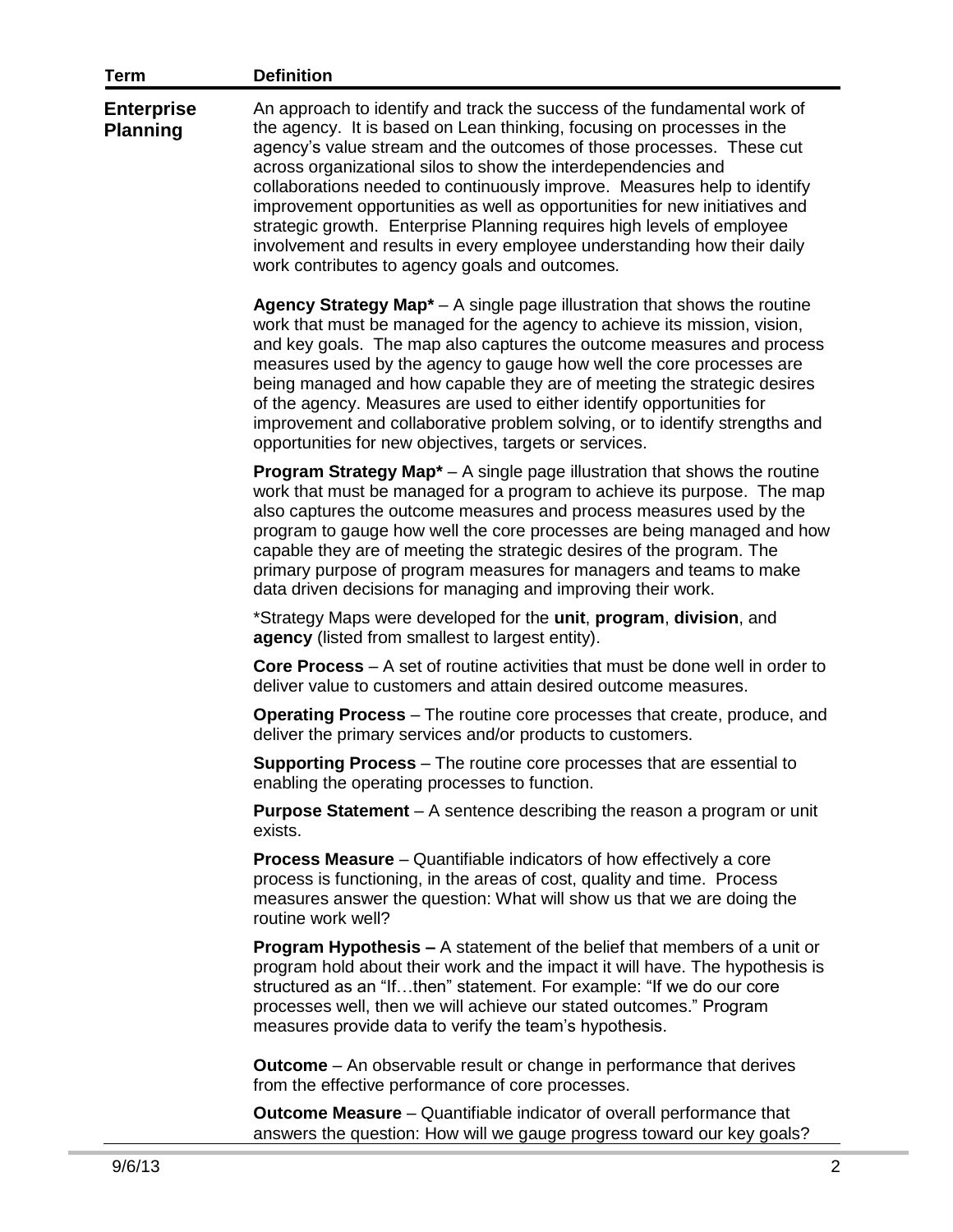| <b>Term</b>                                     | <b>Definition</b>                                                                                                                                                                                                                                                                                                                                                                                                                                                                                                                                                                                                                                                   |
|-------------------------------------------------|---------------------------------------------------------------------------------------------------------------------------------------------------------------------------------------------------------------------------------------------------------------------------------------------------------------------------------------------------------------------------------------------------------------------------------------------------------------------------------------------------------------------------------------------------------------------------------------------------------------------------------------------------------------------|
| <b>Enterprise</b><br><b>Planning</b><br>(cont.) | <b>Core Process Lead</b> – A member of the Management Team who serves as<br>the primary advocate for the measure, and leads collaborative problem<br>solving when the measure is outside its target range. The Lead monitors<br>selected core process measures monthly and initiates problem solving as<br>necessary. The Management Team collectively choses measures and<br>establishes expectations for routine data gathering and reporting of<br>measures. The Lead reports to the agency on the health of measures and<br>on efforts to problem-solve. The programs and divisions gather measures<br>using tools provided by the Process Improvement Program. |
|                                                 | <b>Outcome Lead</b> – A member of the Management Team who defines the<br>details of the outcome measure (including targets), establishes routine data<br>gathering and reporting of the measure, and serves as the primary advocate<br>for the measure, particularly in leading collaborative problem solving when<br>the measure is outside its target range.                                                                                                                                                                                                                                                                                                      |
|                                                 | <b>Customer</b> – An agency or entity that receives or uses our services or<br>products.                                                                                                                                                                                                                                                                                                                                                                                                                                                                                                                                                                            |
|                                                 | <b>Partner</b> – An agency or entity we work with to deliver services and/or<br>achieve a beneficial result.                                                                                                                                                                                                                                                                                                                                                                                                                                                                                                                                                        |
|                                                 | <b>Stakeholder</b> – Any individual or entity with an interest in or affected by what<br>we do.                                                                                                                                                                                                                                                                                                                                                                                                                                                                                                                                                                     |
| Gemba                                           | Japanese term for "where the work occurs." The gemba walk is an activity<br>that takes teams to the front lines to look for waste and opportunities for<br>improvement by observing the actual work in the actual location being done<br>by the actual people.                                                                                                                                                                                                                                                                                                                                                                                                      |
| <b>Hypothesis</b>                               | An idea or explanation to be tested through study and experimentation.<br>Also referred to as an "educated guess" or "if/then statement". Hypotheses<br>are often used in Lean to validate whether changes to a process yield the<br>expected results.                                                                                                                                                                                                                                                                                                                                                                                                              |
| <b>Huddle</b>                                   | A short daily meeting focused on three basic questions.                                                                                                                                                                                                                                                                                                                                                                                                                                                                                                                                                                                                             |
|                                                 | 1. What did I do yesterday?<br>2. What am I doing today?<br>3. What do I plan to do tomorrow?                                                                                                                                                                                                                                                                                                                                                                                                                                                                                                                                                                       |
|                                                 | The purpose of the huddle is to create a transparent workgroup that<br>communicates openly, solves problems, self-manages, and tracks<br>meaningful data to manage work and achieve goals.                                                                                                                                                                                                                                                                                                                                                                                                                                                                          |
| <b>Idea Board</b>                               | A visual tool used to capture and track improvement ideas discussed during<br>team huddles. Ideas are tracked in three simple categories: "Ready",<br>"Doing", and "Done." A "Parking Lot" is used for ideas that require additional<br>analysis, communication, or problem solving.                                                                                                                                                                                                                                                                                                                                                                                |
|                                                 | The "Ready-Doing-Done" format can also be used for individuals to track<br>and prioritize daily work outside of the huddle setting.                                                                                                                                                                                                                                                                                                                                                                                                                                                                                                                                 |
|                                                 | Source: Personal Kanban                                                                                                                                                                                                                                                                                                                                                                                                                                                                                                                                                                                                                                             |
| Just-in-time                                    | Providing what is needed, when it is needed, in the quantity needed, and<br>the quality level needed.                                                                                                                                                                                                                                                                                                                                                                                                                                                                                                                                                               |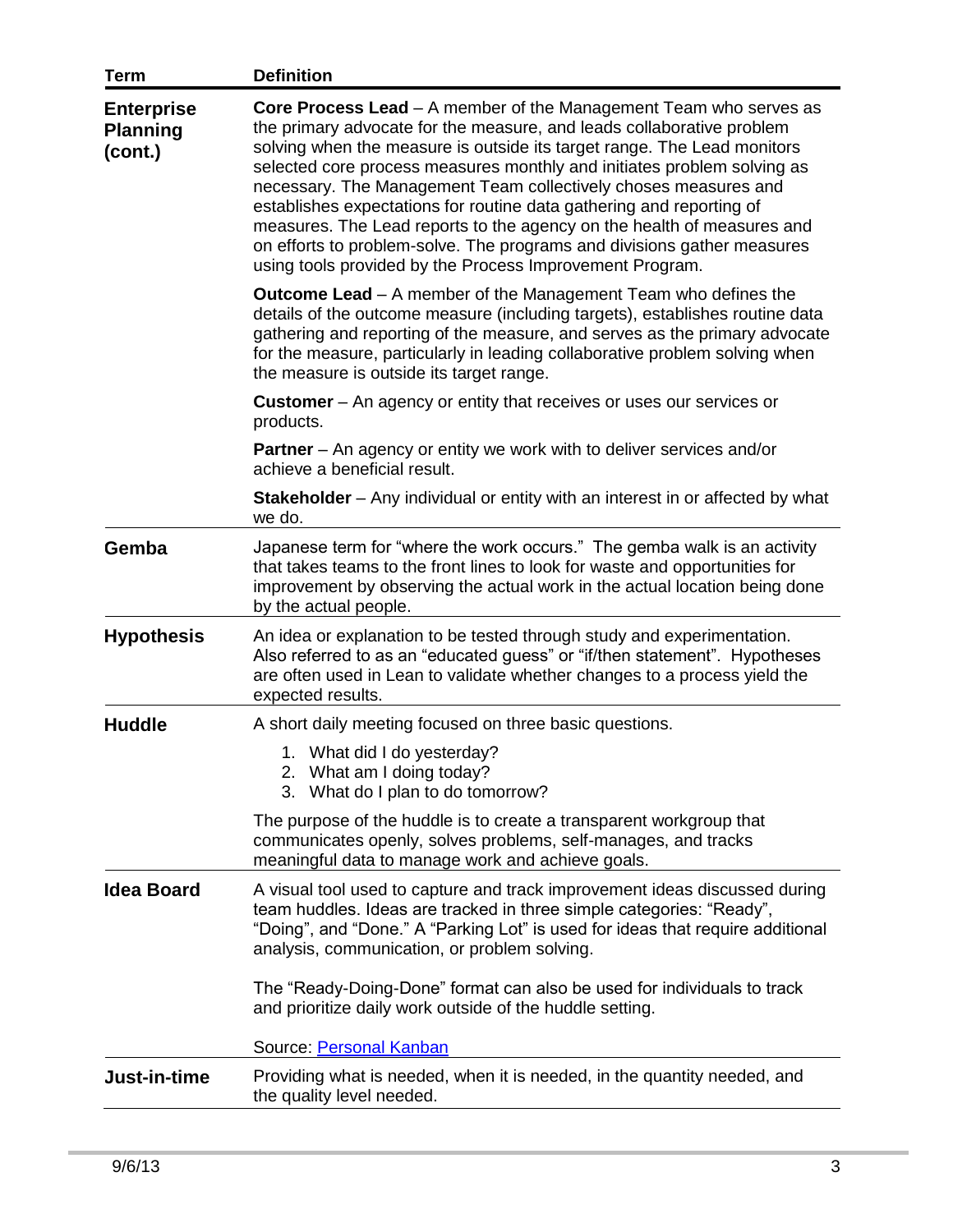| <b>Term</b>                                           | <b>Definition</b>                                                                                                                                                                                                                                                                     |
|-------------------------------------------------------|---------------------------------------------------------------------------------------------------------------------------------------------------------------------------------------------------------------------------------------------------------------------------------------|
| <b>Kaizen</b>                                         | A Japanese term that means "change for the better" through continuous,<br>incremental improvement.                                                                                                                                                                                    |
| <b>Kanban</b>                                         | A visual signal used to trigger action. Originally developed at Toyota, where<br>colored kanban cards denoting factors such as quantity, part type, and<br>manufacturer were used to facilitate just-in-time inventory control.                                                       |
| <b>Mistake</b><br><b>Proofing</b>                     | The use of process or design features to prevent errors or the negative<br>impact of errors.                                                                                                                                                                                          |
| <b>PDCA</b>                                           | Problem solving process that mirrors scientific problem solving. Stands for<br>"plan, do, check, act".                                                                                                                                                                                |
| Pull<br><b>Production</b>                             | A method of production control in which downstream activities signal their<br>needs to upstream activities. Pull production strives to eliminate<br>overproduction and is one of the major components of a complete just-in-<br>time system.                                          |
| <b>Push</b><br><b>Production</b>                      | Processing large batches of items and moving them to the next downstream<br>process or into storage, regardless of the actual pace of work in the next<br>process.                                                                                                                    |
| <b>Root Cause</b><br><b>Analysis</b>                  | A process to guide people to discover the source(s) of a problem, with the<br>goal of implementing improvements to prevent the problem's recurrence.<br>Common forms include the 5 Whys and Fishbone Diagram.                                                                         |
| <b>Scientific</b><br><b>Problem</b><br><b>Solving</b> | A method of problem solving involving the recognition and formulation of a<br>problem, the collection of data through observation and experimentation,<br>and the formulation and testing of hypotheses. Scientific problem solving<br>follows the Plan, Do, Check, Act (PDCA) cycle. |
| <b>Single Piece</b><br><b>Flow</b>                    | The ideal state where products move through a manufacturing process – or<br>people move through a service process – one at a time, without stopping or<br>waiting. Contrast with "batching."                                                                                          |
| <b>Standard</b><br><b>Work</b>                        | A formally defined and documented process to perform a work task.<br>Includes factors such as methods, steps, criteria, tools, materials, machine<br>settings, training requirements, etc. Widely considered as the foundation for<br>continuous improvement.                         |
| <b>Value-Added</b><br><b>Criteria</b>                 | To be considered value added, an activity must meet all three of the<br>following criteria:                                                                                                                                                                                           |
|                                                       | The customer must care about it.<br>$1_{-}$<br>It must change the fit, form, or function of the product or service.<br>2.<br>3.<br>It must be done right the first time.                                                                                                              |
| <b>Value-Stream</b><br><b>Mapping</b>                 | A Lean technique used to analyze and design the flow of materials and<br>information required to bring a product or service to a customer.                                                                                                                                            |
|                                                       | <b>Current State Map - Shows the process as it is operating right now,</b><br>highlighting areas of waste.                                                                                                                                                                            |
|                                                       | <b>Future State Map</b> – Shows how the process can look after improvements<br>have been implemented.                                                                                                                                                                                 |
|                                                       | <b>Cycle Time (C/T)</b> – Total time required for a process step (includes $T/T$ ).                                                                                                                                                                                                   |
|                                                       | <b>Touch Time (T/T)</b> – Amount of time a product or service is actually being<br>worked on.                                                                                                                                                                                         |
|                                                       | Queue Time - Waiting time for a product or service to enter next process.                                                                                                                                                                                                             |